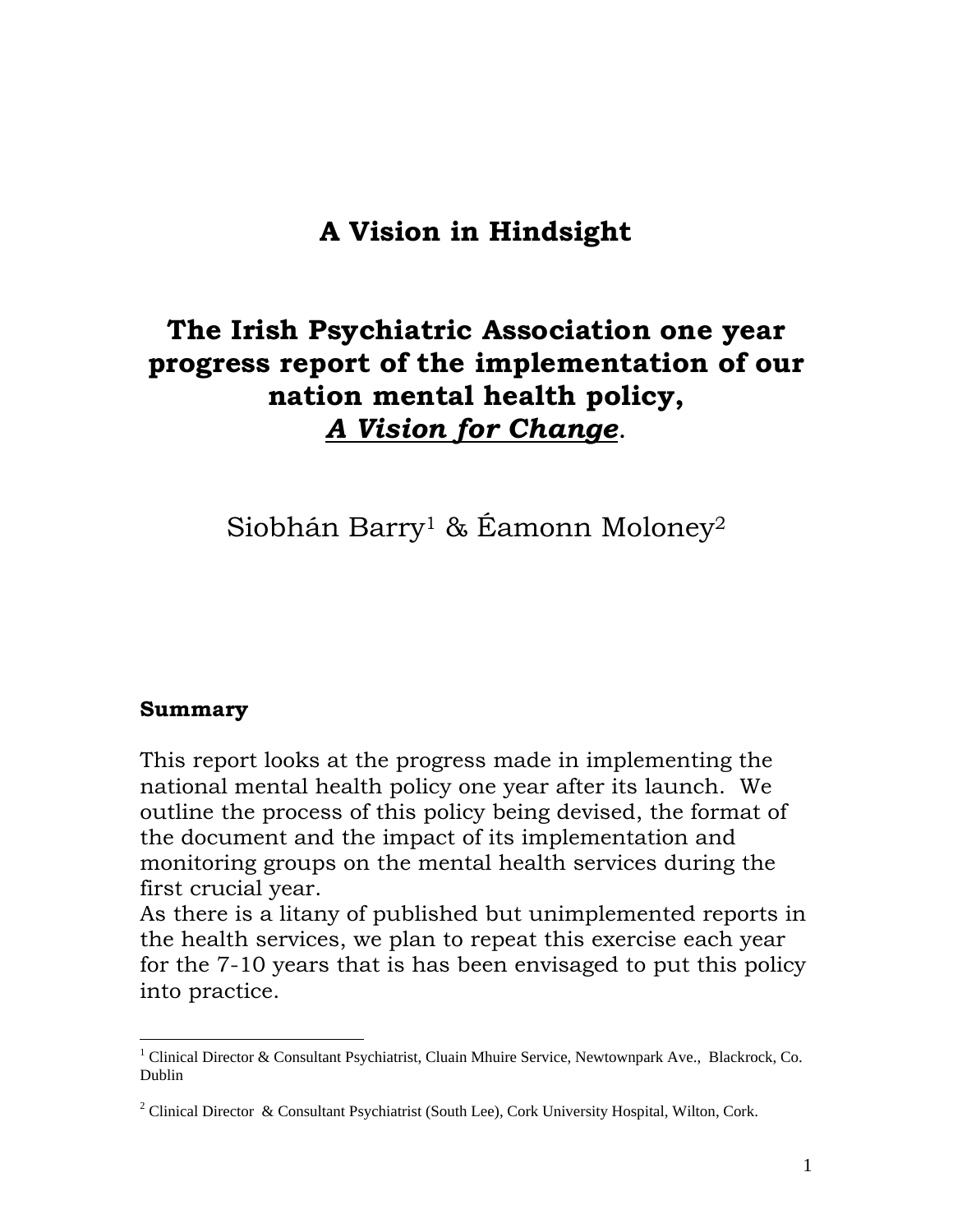# **Introduction**

The current national mental health policy document, *A Vision for Change* was launched by the Minister of State at the Department of Health & Children with special responsibility for mental health, Tim O'Malley, on the 24th January 2006.

Minister O'Malley in his introduction to *A Vision for Change* described it as "a comprehensive policy framework for our mental health services for the next 7-10 years".

Given the admission in the introduction to Chapter 6 of *A Vision for Change* that the recommendations of the two previous national mental health policy documents published in 1966 and 1984 respectively were only partially implemented<sup>3</sup>; that clinical resources in our mental health are over-stretched and not best developed in areas of greatest need4; and the widespread acceptance that funding for the mental health services is illogical and haphazard<sup>5</sup>, the Irish Psychiatric Association undertook to publish on an annual basis, an account of the progress in putting *A Vision for Change* into practice.

We are calling this annual review *A Vision in Hindsight*, the first year of which coincides with the first anniversary of the launch of *A Vision for Change*.

 $\overline{a}$ 3 "The recommendations of the *Commission of Inquiry* (1966) were only partly implemented and while the recommendations of *Planning for the Future* (1984) were more widely implemented, there is still considerable room for improvement…" *A Vision for Change,* page 52.

<sup>4</sup> O'Keane V, Jeffers A, Moloney E & Barry S. *The Stark Facts:* The need for a National Mental Health Strategy as well as Resources. Dublin: Irish Psychiatric Association, March 2003.

<sup>5</sup> O'Keane V, Walsh D & Barry S. *The Black Hole*: The funding allocated to adult mental health services: where is it actually going? Dublin: Irish Psychiatric Association, June 2005.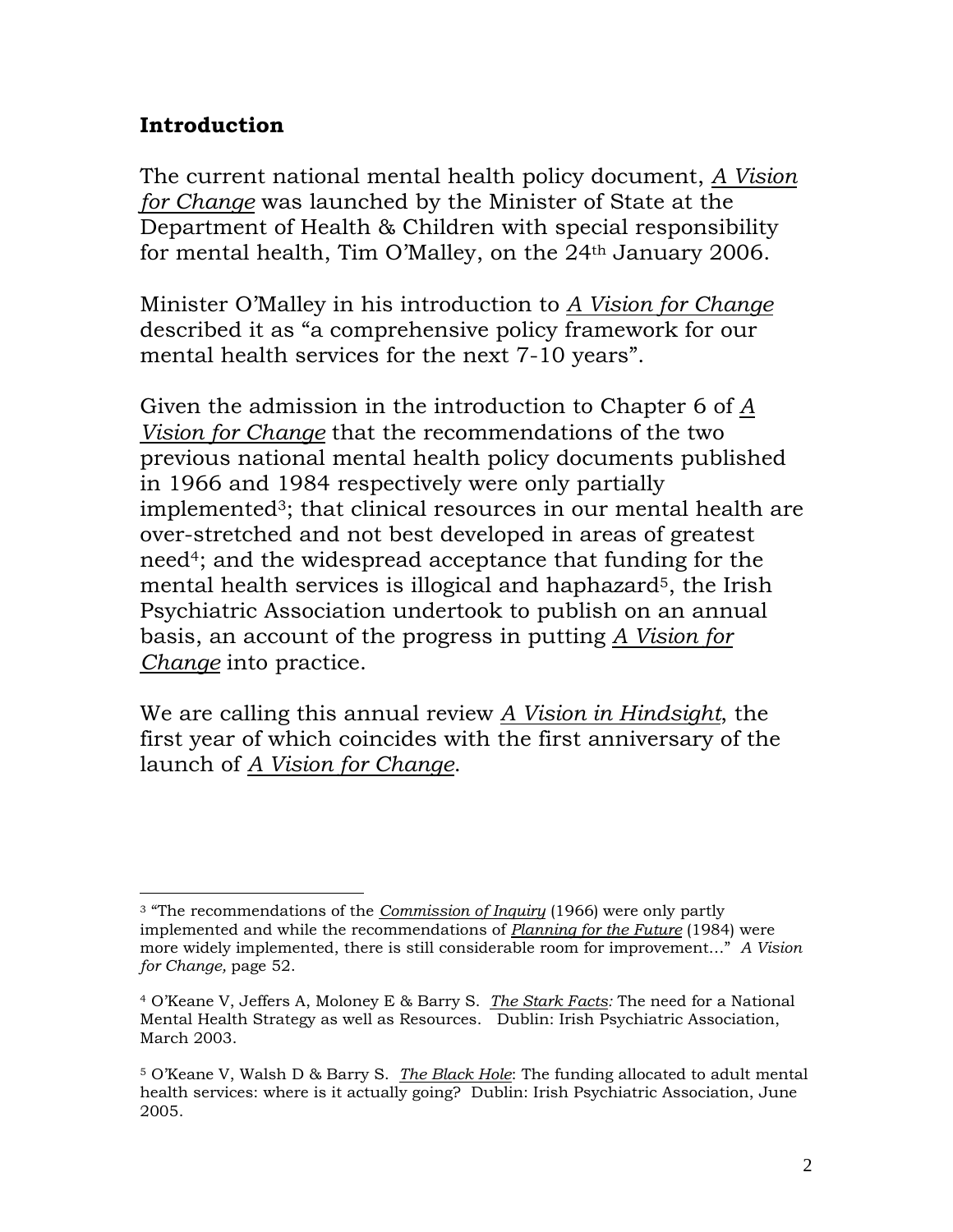# **Brief Overview of the process of** *A Vision for Change*

An 18-person Expert Group on Mental Health, drawn up of individuals from a range of backgrounds and wide experience of the mental health services, was established by Minister Tim O'Malley on the 4th August 2003, under the Chairmanship of Professor Joyce O'Connor, President of the National College of Ireland. This Group was charged with preparing "a new national policy framework for the mental health services to replace the existing policy document, *Planning for the Future*, which was published in 1984".6

It was initially announced by the Minister that this Expert Group would conclude its work within 18 months. Their report took almost a year longer to complete than had been promised by the Minister at the outset but the detail of the wide consultation process patently justifies the time overrun.

The Expert Group held two consultation seminars in Dublin and Limerick during April and May, 2004 that were each attended by 200 invited stakeholders; 154 written submissions were received by them following public advertisement and a service user's survey of 369 people was carried out7. In addition, an in-depth survey of 100 service users was undertaken by the Irish Advocacy Network on behalf of the Expert Group<sup>8</sup> and 19 advisory sub-groups comprising 130 people selected from professional and service user backgrounds were invited to bring forward recommendations - all of the above to inform the final report.

 $\overline{a}$ **<sup>6</sup>** Minister announces formation of Expert Group on Mental Health Policy (Department of Health & Children Press Release, 26<sup>th</sup> August 2006).

<sup>7</sup> *Speaking Your Mind*. Report prepared by Carr Communications on behalf of the Expert Group on Mental Health Policy, 9th December 2004.

<sup>8</sup> *What We Heard*. Report prepared by Kieran Crowe, Irish Advocacy Network on behalf of the Expert Group on Mental Health Policy, 9th December 2004.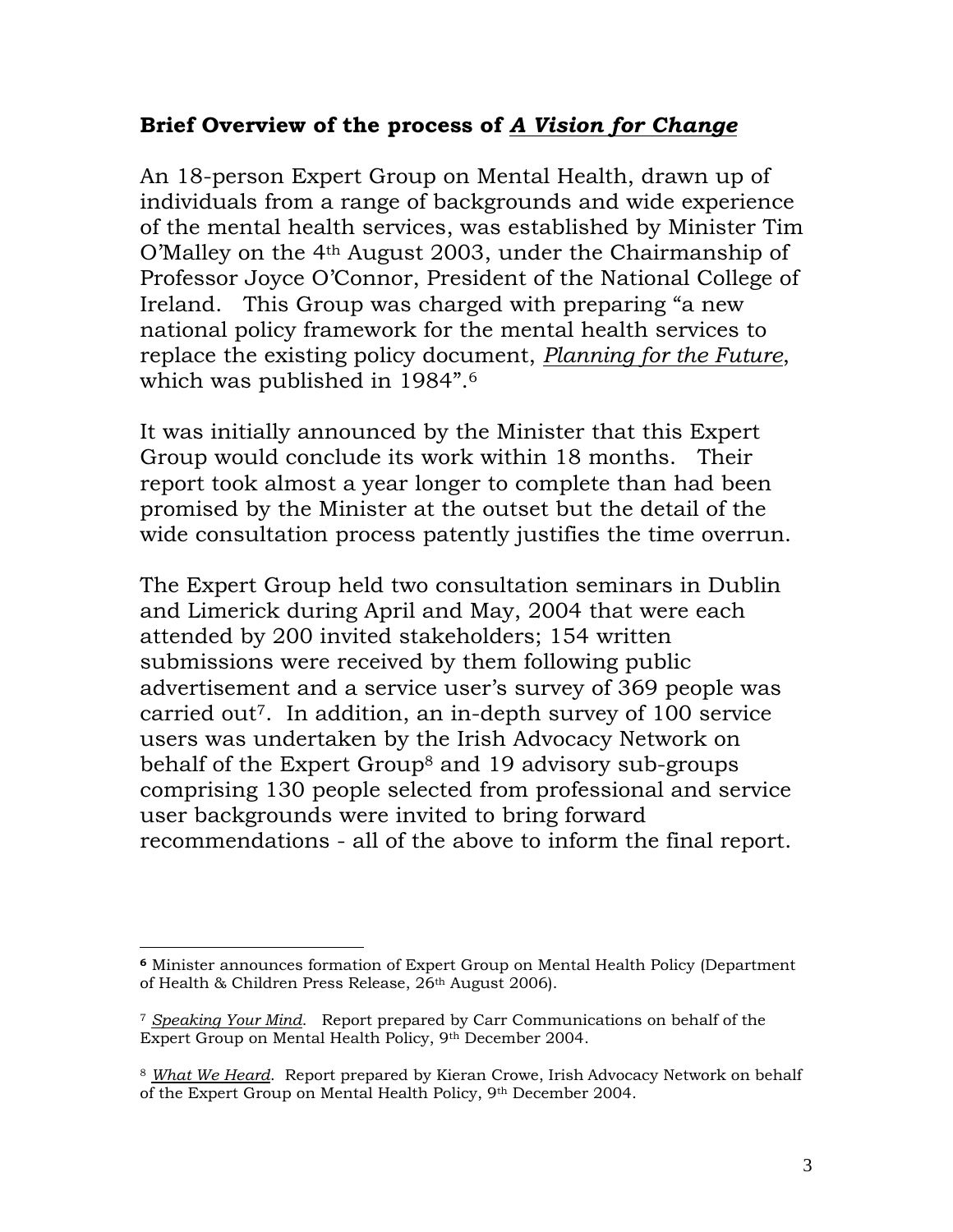### **Format of** *A Vision for Change*

 $\overline{a}$ 

*A Vision for Change* is broadly organised into 3 sections – Chapters 1 - 5 set out *the vision* underlying the policy; Chapters 6 -15 describe *the plan* for service developments; and Chapters 16 - 20 describe the process of *implementation* of policy, which includes recommendations about organisational changes; and the essential staffing and funding changes.

#### **Brief overview of progression of** *A Vision for Change* **from launch**

The launch of *A Vision for Change* in January 2006 was widely welcomed<sup>9</sup>, although with some measure of caution<sup>10</sup>. As the months passed, scepticism and concern has also been

<sup>&</sup>lt;sup>9</sup> "The HSE welcomed the publication today of "A Vision for Change", which clearly defines the future direction for mental health services in Ireland. The National Mental Health Directorate within the HSE will immediately establish an implementation group to ensure that the recommendations are realised in a timely and coordinated manner." (HSE Press Release of 24th January 2006).

<sup>10 &</sup>quot;While we welcome the report, the steps taken by government from today to ensure its implementation will be the litmus test of its true commitment to reform. Monitoring and promoting implementation of the Expert Group's recommendations will be the cornerstone of the Coalition's agenda for change"…. "Mental health service users and providers are still struggling with an outdated, fragmented, and severely underresourced system. We earnestly hope that today marks a turning point in government's attention to this neglect. We are glad that people with mental health problems and their families are finally receiving recognition of their needs"… "That we now have a national policy framework is to be welcomed. This policy will be critical to the long-term future of mental health. We need to see meaningful progress towards a more holistic approach to mental health, based on the principles of human rights and equality"… "The challenge for government will be delivering on these commitments, in compliance with its human rights obligations. While this new framework is welcome, detailed implementation plans and programmes must follow, with clear timeframes and dedicated resources. Otherwise, the fate of *Planning for the Future* looms"… "The questions now are: is there sufficient political backing to implement the Expert Group's recommendations? Will Budget 2007 mark the turning point in the decades of erosion of mental health revenue expenditure as a proportion of the health spend?" (The Irish Mental Health Coalition (Schizophrenia Ireland; The Irish Advocacy Network; GROW; Amnesty & Bodywyse) Press Release of 24<sup>th</sup> January 2006)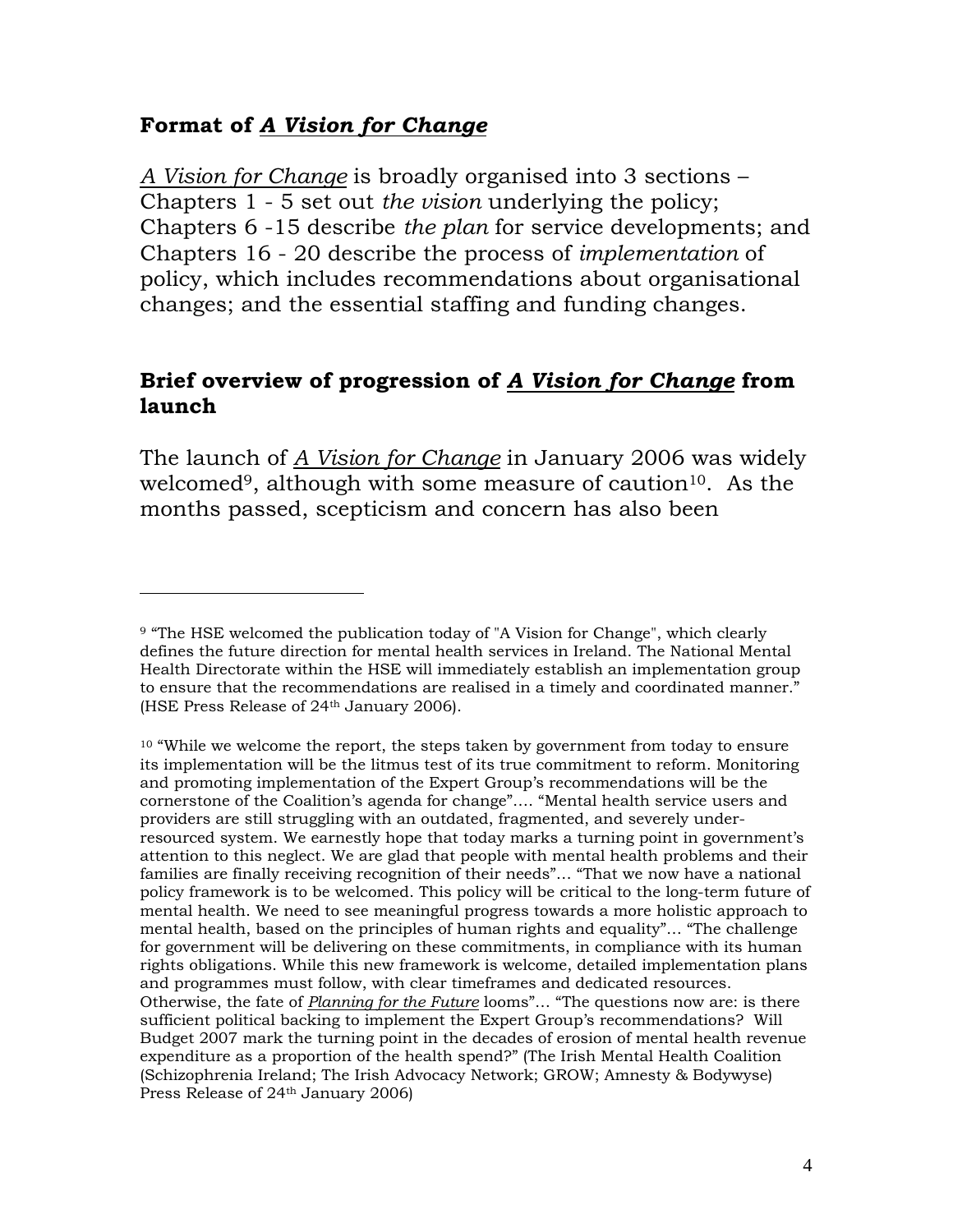expressed<sup>11</sup>,<sup>12</sup> as to the serious commitment to its implementation. Public dissociation of the report's conclusions in relation to addiction has come from all bar one of the members of the Addiction Advisory Sub-group13, and support for this stance emerged in other correspondence<sup>14</sup>.

On the 11th March 2006, Minister O'Malley established an 8 person independent monitoring group chaired By Dr Ruth Barrington, Chief Executive Officer of the Health Research Board to oversee the progress in implementing the recommendations of *A Vision for Change*.

On the 6th July 2006, the Health Service Executive set up an 18-person implementation group chaired by Mr Martin Rogan, HSE National Care Group Manager for Mental Health "to ensure that mental health services develop in a synchronised and consistent manner across the country"15 and "to guide and resource service managers and clinicians in making the recommendations in *A Vision for Change* a reality. Both of these groups *(monitoring & implementation)* will play an important role in ensuring that the recommendations of *A* 

 $\overline{a}$ 

<sup>&</sup>lt;sup>11</sup> Rebranding psychiatry: does mental health give you butterflies? "The report is a triumph of style over content"… "it's a message with a lexicon of politically correct terminology and awash with up-to-the minute terminology"…"whether putting old problems into new clothes produces the evidence-based, multi-disciplinary leap forward the expert group hopes for is uncertain as new ways of working in other health care systems have not been without problems for patients…" (Dr Clifford Haley of Letterkenny General Hospital writing in The Irish Medical News Letters to the Editor, 15th May, 2006)

<sup>12</sup> On World Mental Health Day, 10th October 2006, Amnesty published an *Action for Briefing on Mental Health Policy* in which they expressed concern about the Government's implementation plan for the *A Vision for Change* document. According to Amnesty, 10 months after its publication, "there is little information in the public domain about how the Government proposes to implement its recommendations."

<sup>13</sup> Correspondence from Prof Joe Barry *et al* in the letters page of *The Irish Times*, 15th December 2006.

<sup>14</sup> Correspondence from Alice Leahy, Co-founder of Trust in the letters page of *The Irish Times*, 28th December 2006.

<sup>15</sup> HSE Establish *A Vision for Change* Implementation Group. (HSE Press Release, 6th July 2006).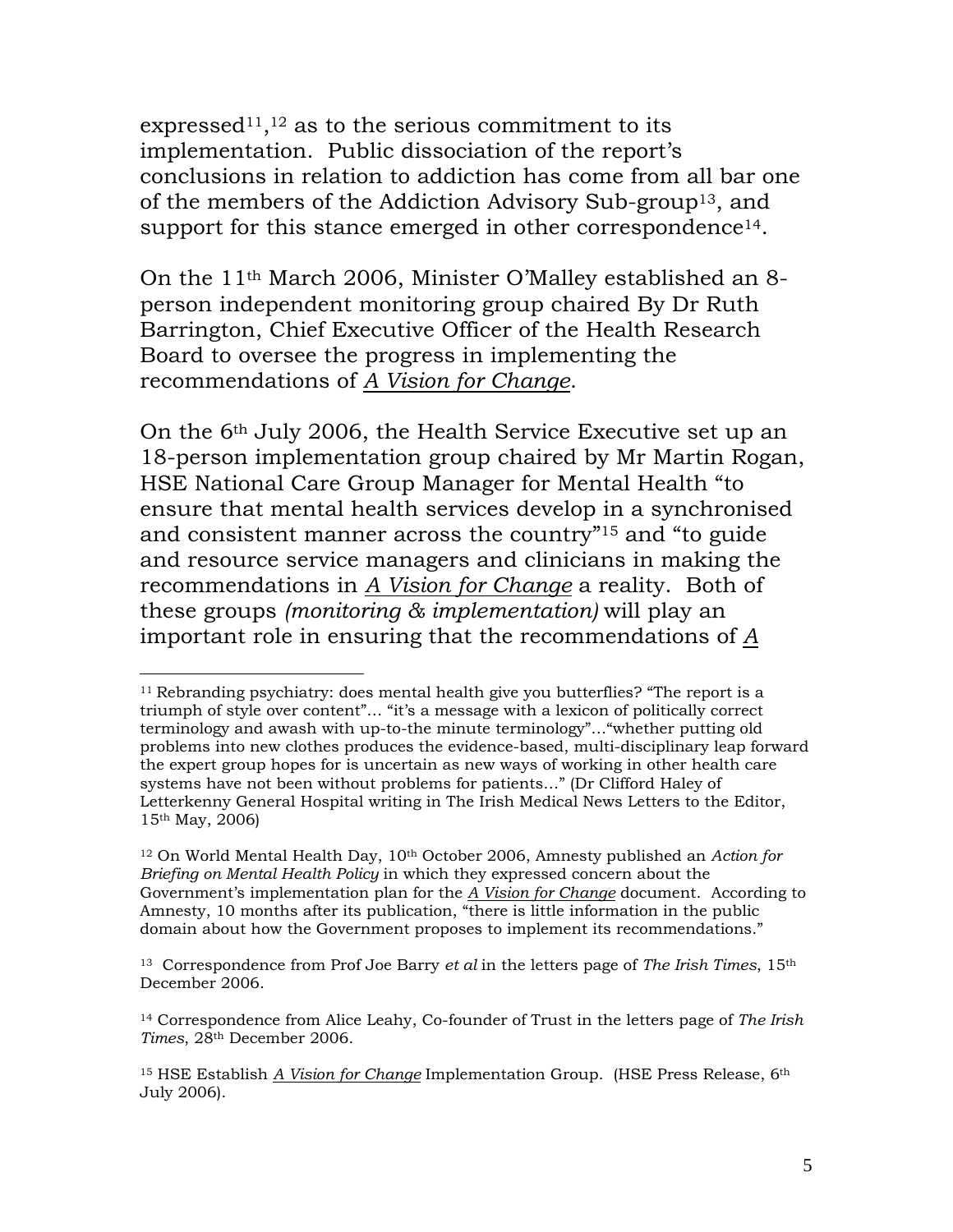*Vision for Change* are implemented in a co-ordinated and timely manner"<sup>16</sup>.

An Expert Advisory Group on Mental Health<sup>17</sup> under the chairmanship of Dr. Ian Daly was established by the HSE in October 2006 with the purpose of advising the CEO, Professor Brendan Drumm on the organisation and development of mental health services. At this point it remains unclear how these bodies *(monitoring, implementation and expert advisory group)* will interrelate as regards implementing *A Vision for Change*.

By the 10th November 200618 the National Monitoring Group had met on 3 occasions and had, over those meetings drawn up terms of reference. The National Implementation Group had met only once, although a second meeting was scheduled for the 14th November 2006, and a third meeting subsequently scheduled for the 16th January 2007. The Expert Advisory Group met twice in December 2006, again on  $12<sup>th</sup>$  January 2007, and plans to meet on a monthly basis.

# **Methods**

 $\overline{a}$ 

Two survey questionnaires were devised: one based on the key recommendations of *A Vision for Change* (Appendix 1); and the other a gap analysis of the Community Mental Health Teams (CMHT) recommended in *A Vision for Change* (Chapters 6-15), to enable a measure taken of the disparity between what our new national mental health policy recommends and that which currently applies (Appendix 2). These were posted out

<sup>16</sup> Minister Tim O'Malley highlights significant developments in mental health services (Department of Health & Children Press Release, 26<sup>th</sup> August 2006).

<sup>17</sup> Not to be confused with the Expert Group that authored *A Vision for Change*.

<sup>18</sup> *A Vision for Change*: making it happen - Implementing the National Strategy for Mental Health.Presentations by Dr Ruth Barrington, Chair of the National Monitoring Group and Mr Martin Rogan, Chair of National Implementation Group at a jointly hosted National Learning Network/HSE Conference in Cork, 10th November 2006.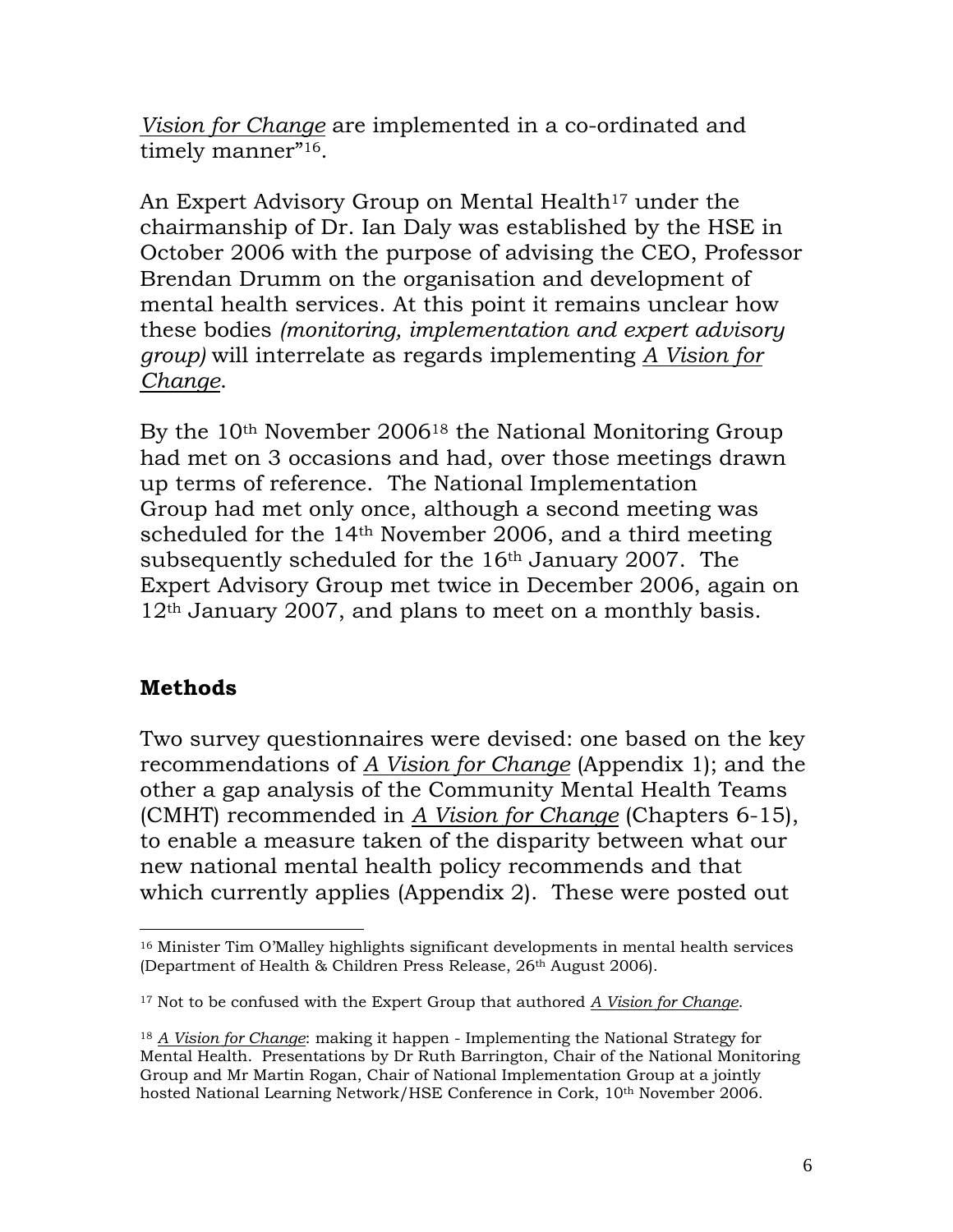to all 30 Clinical Directors of the HSE Adult Mental Health Services on the 21thDecember 2006. An accompanying covering letter set out the purpose of the survey - to determine the progress made in implementing *A Vision for Change* as evidenced by those who work on the ground, and we sought to have responses returned by the 11<sup>th</sup> January 2007. By way of providing cross reference we also sought information from a sample of colleagues working in Psychiatry of Old Age Services, Child & Adolescent Psychiatry and in Learning Disability Services.

### **Results**

We received 19 responses (63%) response to the questionnaires devised in relation to *A Vision for Change* at the time of going to print.

An increase in the involvement of service users and carers in service related matters was reported in 38% of services but most of those did not see this as having yet occurred to the extent that *A Vision for Change* espouses. None of our respondents were aware of any mental health promotion having been made available since the launch of *A Vision for Change*.

Only a tiny minority of respondents indicated that they had a fully staffed multidisciplinary clinical team as set out in *A Vision for Change* and there was considerable variation, both within and across services in what constituted for them a generic community mental health team. Clinical staffing deficits were apparent in adult mental health services community mental health teams which must have a less than optimal impact on the services delivered.

All services had far more inpatient beds available than was recommended in the new policy and some responders, particularly in urban areas indicated severe difficulties in providing the necessary acute inpatient care due to an insufficiency of community based facilities to which they could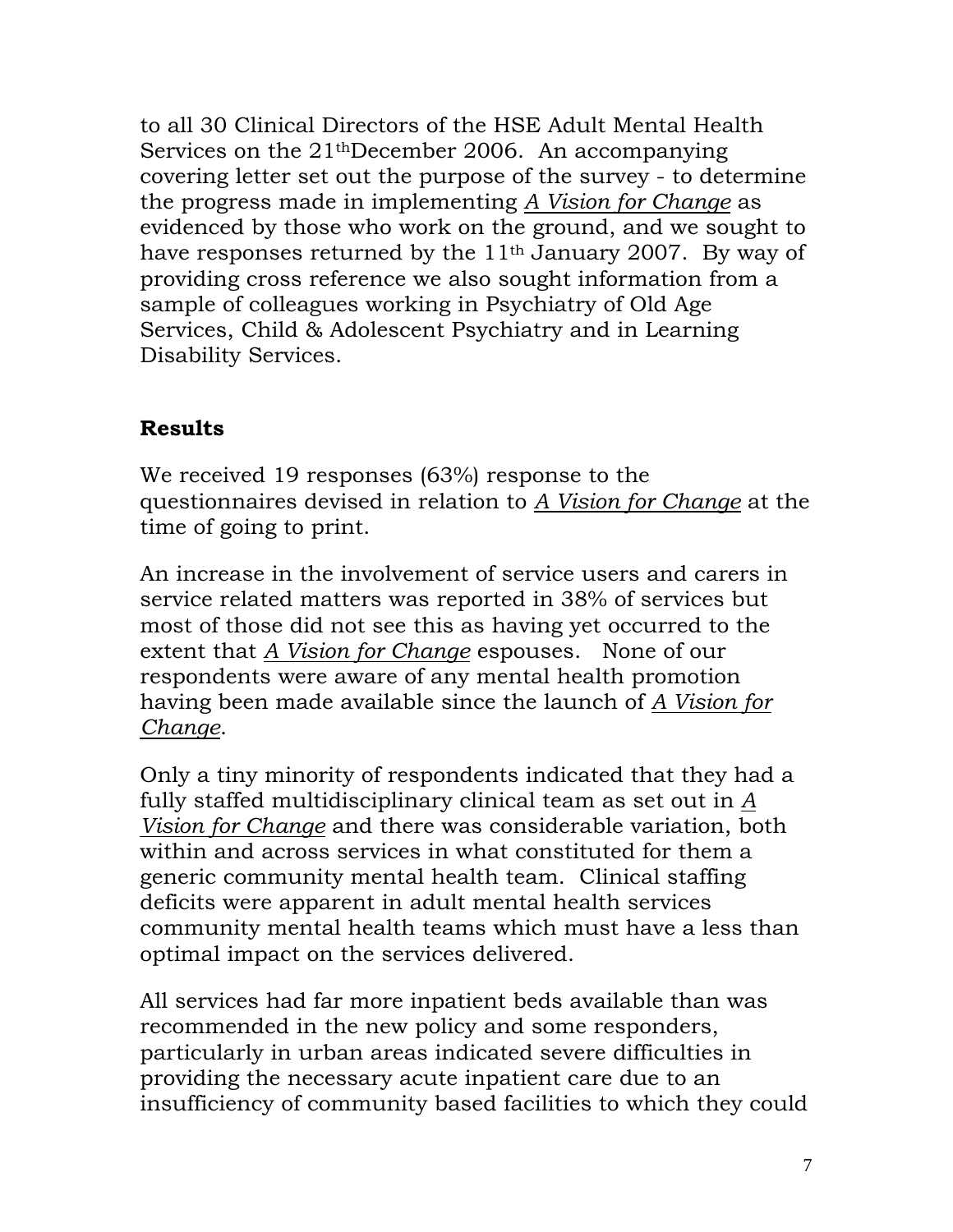discharge vulnerable people with enduring mental health difficulties.

No services have been re-organised into larger catchment areas nor were any multidisciplinary catchment management teams recently created as a consequence of the new policy.

No progress whatsoever was reported in the matter of developing Mental Health Information systems across services. The establishment of the National Mental Health Service Directorate of the HSE antedates the launch of *A Vision for Change* but its structure has not been developed accordingly.

Many respondents used the free text sections to indicate their views on specific aspects of the progress of *A Vision for Change* and a number volunteered that they had no tangible evidence that a new national mental health policy had been launched a year ago.

All of our respondents were aware of their service receiving new monies ranging from €200,000 to enable staff enhancement to  $\epsilon$ 500,000 to employ a new clinical multidisciplinary team in the course of 2006. That these allocations were made principally on foot of negotiations to support the implementation of the Mental Health Act 2001 was mentioned in free text by a number of respondents. In the majority of cases respondents reported that there had been inordinate delays in having those new posts confirmed so that recruitment of new permanent clinical staff during 2006 proved impossible – the public service staffing embargo being cited as the cause of these delays.

# **Discussion**

There has been little evidence that the task of implementing *A Vision for Change* has been seriously tackled by the HSE to date. The HSE Implementation and Expert Advisory Groups took almost 6 months to be established and they have each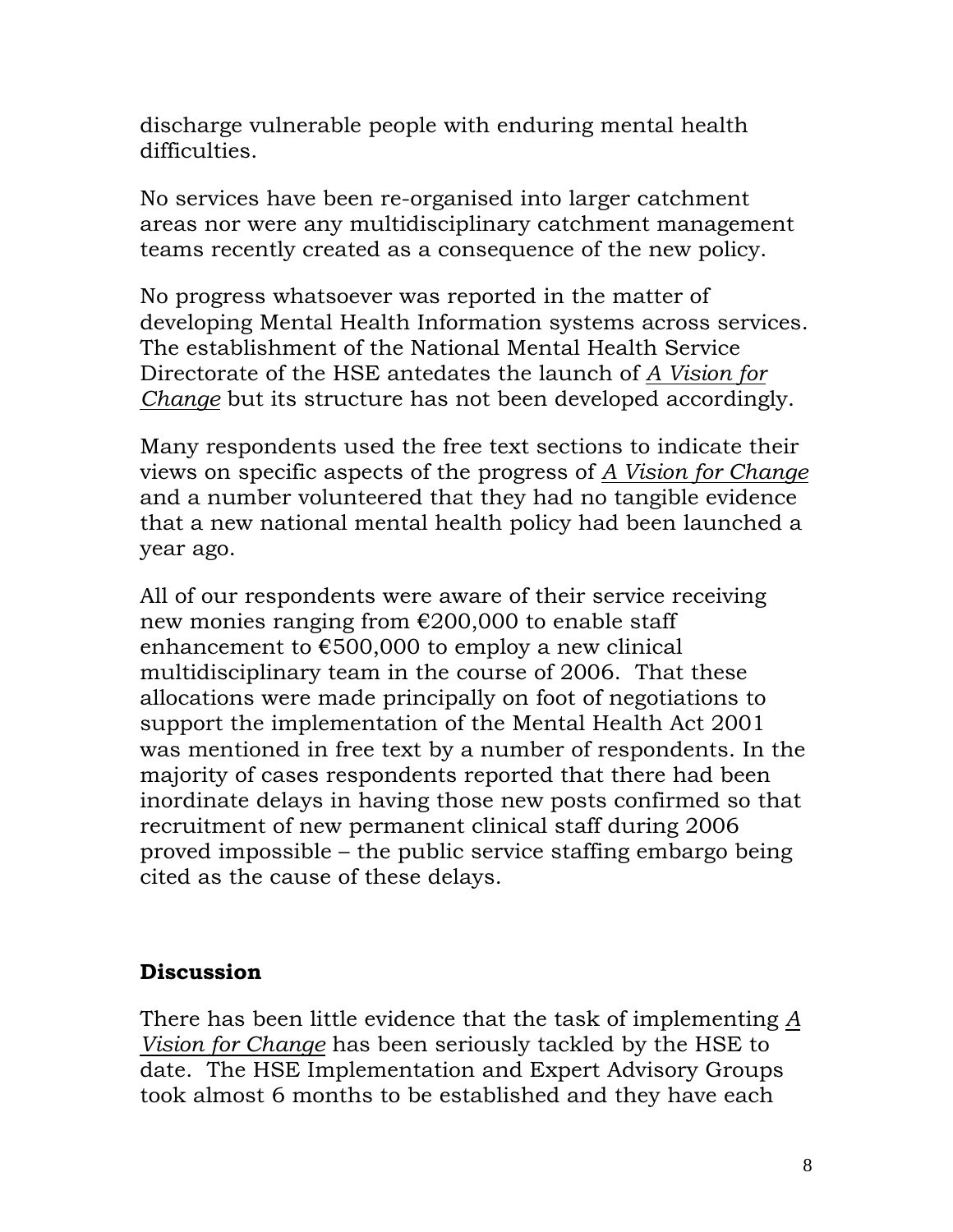met only 3 times since. No formal geo-mapping exercise has yet been conducted by the HSE and this would, in our view, be a fundamental task.

A brief organisational analysis yields a number of major difficulties, for instance, under-resourcing in some areas; an ageing workforce in certain areas coupled with the difficulties of recruiting young staff, notably to nursing; lack of expertise, of a necessary skills base and of relevant training programmes to implement the types of services outlined in *A Vision for Change*. General uncertainties and managerial confusion surround the recent large-scale reforms within the health services and the formation of the HSE.

Although  $E26m$  was committed nationally to the development of new mental health services in 2006 at the time of commencement of *A Vision for Change*, the level of funding received by individual services has been small, none receiving more than €500,000 and this has been insufficient to create the new multidisciplinary teams that have been recommended, and for which it was allocated.

An unprecedented increase of  $E1.1$ bn in the health spend was announced in the 2007 budget - bringing the total to  $\epsilon$ 14bn. Of that,  $\epsilon$ 800m is allocated to mental health as revenue funding and €25m to new service developments. *A Vision for Change* advised that implementing their recommendation would require mental health percentage of the health budget to increase from its previous 6.9% to 8.24% - the meagre increased funding for mental health in 2007 brings that percentage down to below 6%, indicating clearly that we are moving in the opposite direction!

Of the  $E25m$  developmental funding committed to Mental Health Services in 2007, almost one-third of this has been earmarked to Child & Adolescent mental health services and more than a fifth committed to contingencies brought about by the commencements of the Mental Health Act 2001 and the Criminal Law (Insanity) Act 2006 in 2006. This leaves very little remaining funding to be shared out among very disparate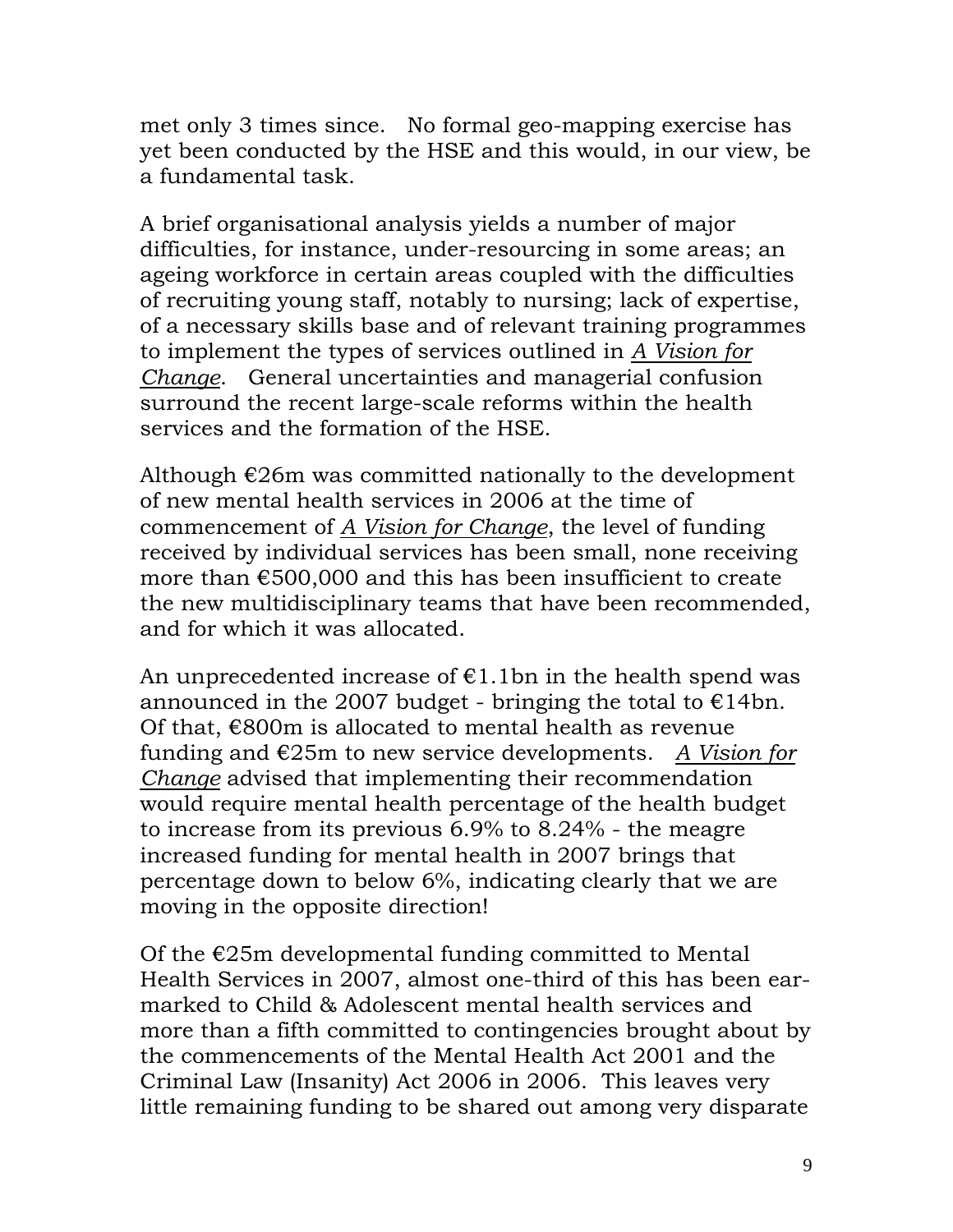areas of need. Only  $E1.8m$  of the new services money has been allocated to generic adult mental health services in 2007. It is very clear from those sums that a continuation of the expanded community services that began in 2006 at the time of the launch of *A Vision for Change* has not been incorporated within this year's budgetary allocation.

Do our health service planners think that there are either no extra costs involved in implementing *A Vision for Change* or that there are other sources of funding? Selling off surplus mental hospital lands and re-investing the monies realised back into mental health services has become national mental health policy but is there an actual coherent plan in place to capitalise on this in a time of a property bonanza?

We know of the existence of huge national inequities of funding, but we are not aware of any greater resolve to remedy the problem this year than any other year in the past.

We were very heartened by the level of response to our survey, in particular given that, to ensure up to date information by the one year anniversary of A Vision for Change, this survey had to be carried out over the holiday periods of Christmas and the New Year, and with very little resources.

# **Conclusion**

One year after publication, *A Vision for Change* remains a plan. At the most senior organisation level there appears to be little thought given to organisational development, financial or otherwise, to enable its implementation.

The funding issue, if it is being debated at all, is being debated in the abstract. The financial targets outlined in *A Vision for Change* will clearly not be met. We can say with some confidence that, on the first anniversary of publication of the document, and also the year in which our "budgetary giveaways" have been at a historical high, the relative decrease of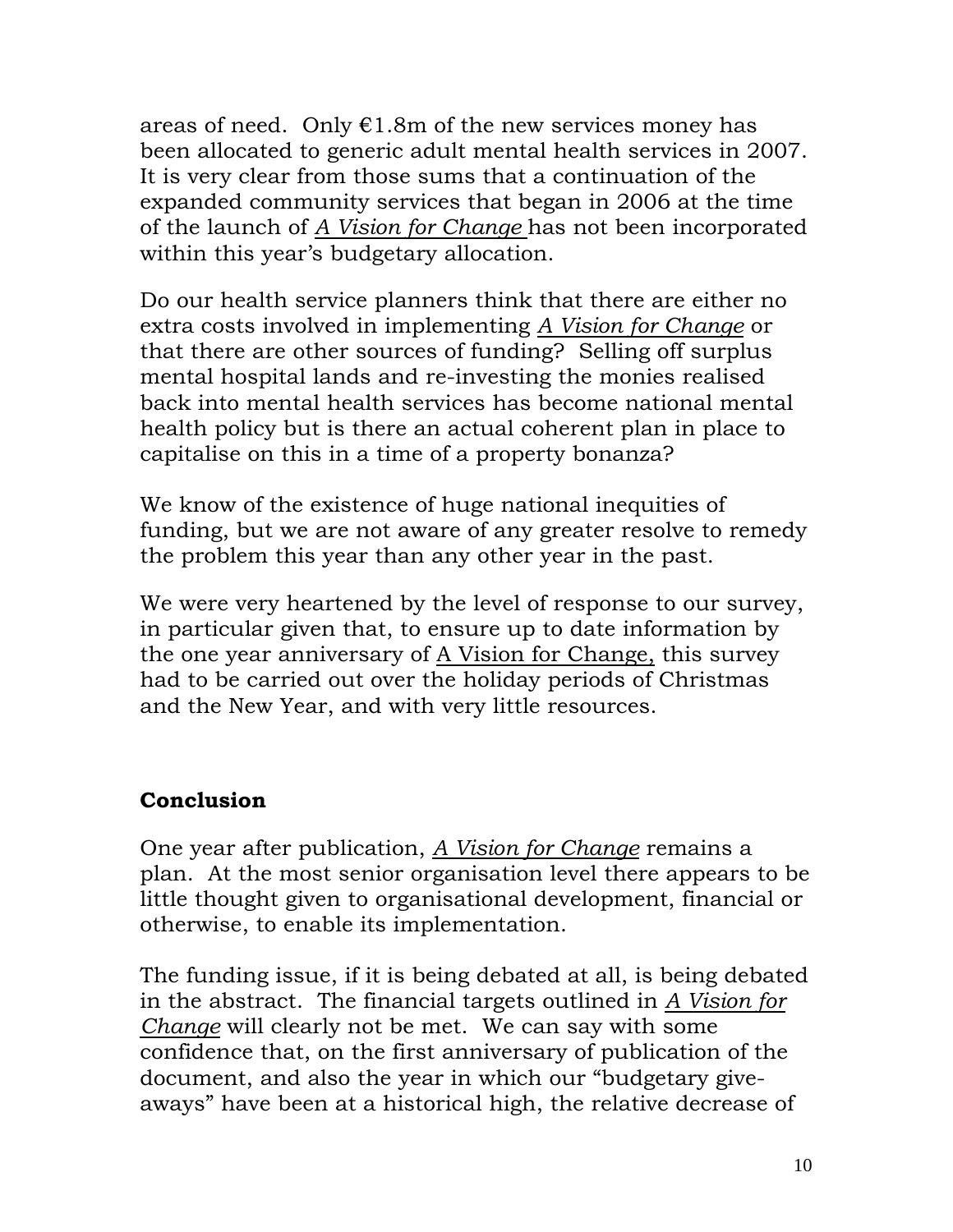the mental health budget is a very bleak indicator for the future.

*Acknowledgments: The authors would like to acknowledge the clerical assistance of Pamela Copeland, Joan Cunningham & Caroline Sharkey and the technical assistance of Niall Conlon & Neasa de Barra in the preparation of this document. We would also like to thank our clinical colleagues who contributed to this publication.*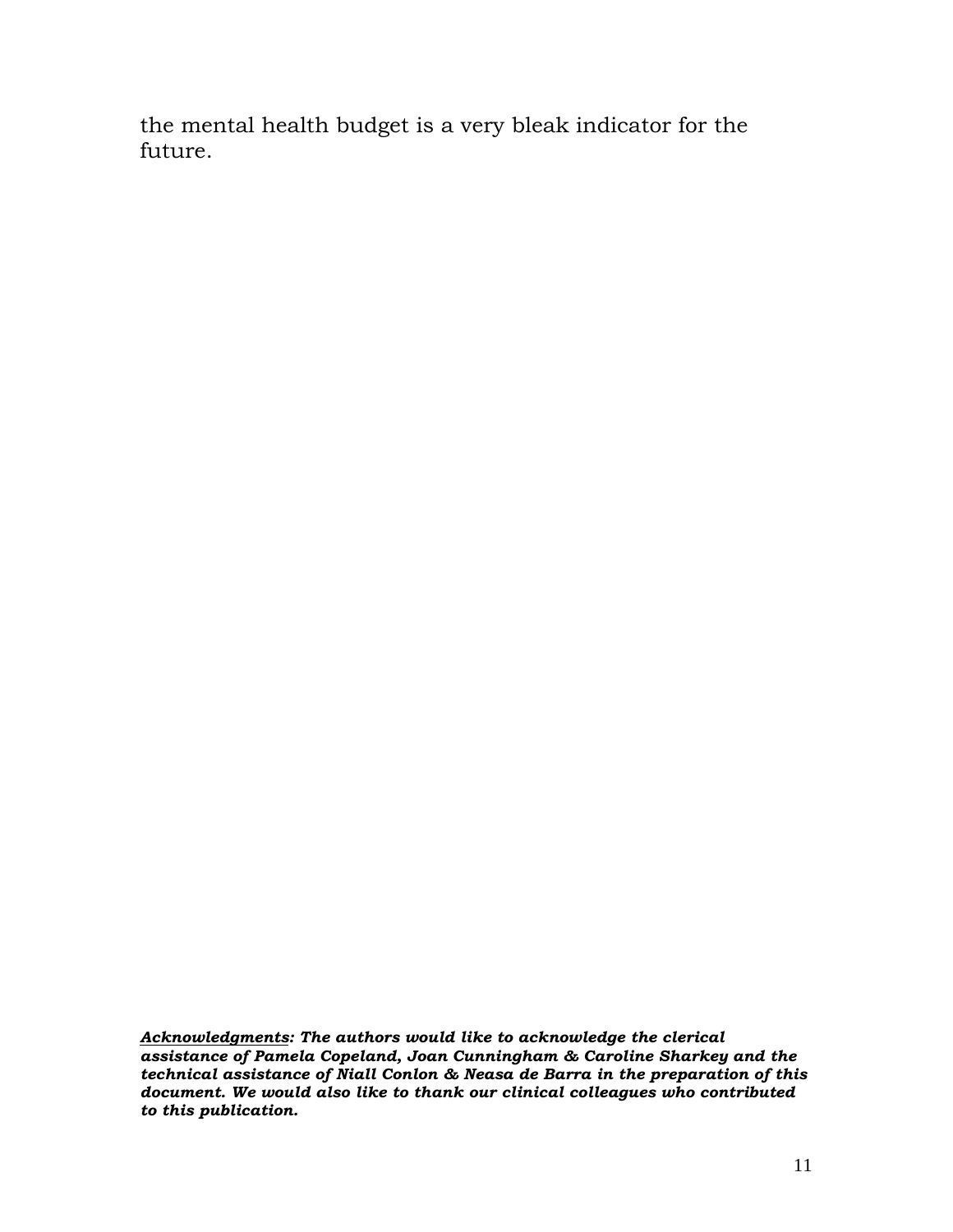#### **Appendix 1**

| Recommendation                                          | <b>Has this</b><br>happened?<br>Yes/No | Comments - continue on<br>back if needs be. |
|---------------------------------------------------------|----------------------------------------|---------------------------------------------|
| 1. Increased involvement of                             |                                        |                                             |
| service users & carers.                                 |                                        |                                             |
| 2. Mental health promotion                              |                                        |                                             |
| to be available for all age                             |                                        |                                             |
| groups.                                                 |                                        |                                             |
| 3. Well-trained, fully staffed                          |                                        |                                             |
| CMHTs for all services.                                 |                                        |                                             |
| 4. CMHTs should offer home-                             |                                        |                                             |
| based, assertive outreach & a                           |                                        |                                             |
| range of medical,                                       |                                        |                                             |
| psychological & social                                  |                                        |                                             |
| therapies.                                              |                                        |                                             |
| 5. A recovery orientation                               |                                        |                                             |
| should prevail & care plans                             |                                        |                                             |
| should reflect the service                              |                                        |                                             |
| users own particular care                               |                                        |                                             |
| needs.                                                  |                                        |                                             |
| 6. Links between specialist                             |                                        |                                             |
| mental health services,                                 |                                        |                                             |
| primary care & voluntary                                |                                        |                                             |
| groups supportive of mental                             |                                        |                                             |
| health should be enhanced.                              |                                        |                                             |
| 7. Mental Health Services                               |                                        |                                             |
| should be organised                                     |                                        |                                             |
| nationally into catchment                               |                                        |                                             |
| areas of 250,000 and                                    |                                        |                                             |
| 400,000.                                                |                                        |                                             |
| 8. Organisation &                                       |                                        |                                             |
| management of local services                            |                                        |                                             |
| should be co-ordinated                                  |                                        |                                             |
| locally, & ultimately nationally                        |                                        |                                             |
| by the HSE.                                             |                                        |                                             |
| 9. Service provision should                             |                                        |                                             |
| be prioritised & developed                              |                                        |                                             |
| where there is greatest need.<br>10. Services should be |                                        |                                             |
| evaluated with meaningful                               |                                        |                                             |
| performance indicators.                                 |                                        |                                             |

*A Vision for Change* sets out a number of key recommendations (page 9): To your knowledge have these happened?